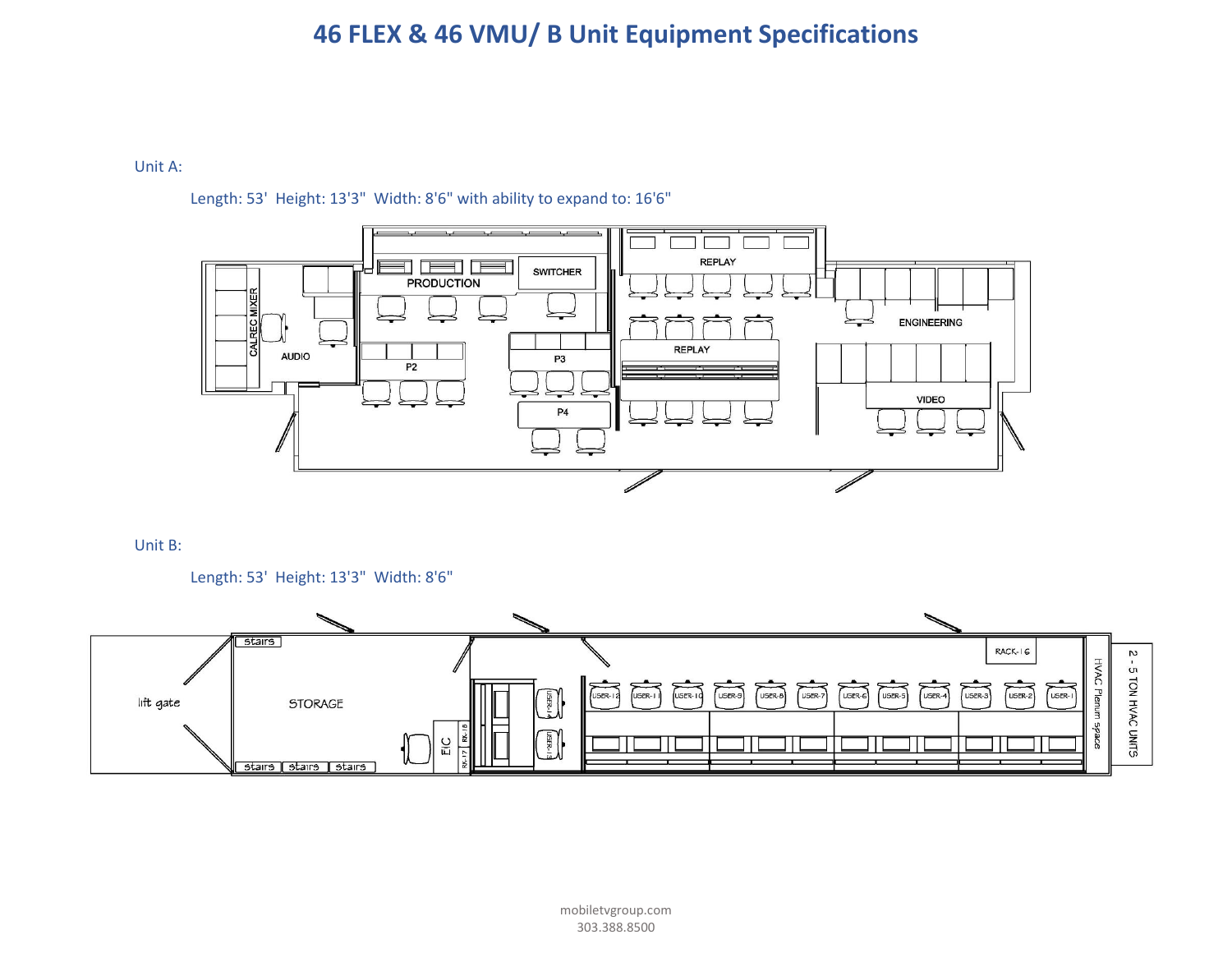#### **Production**

- Grass Valley Kayenne K-Frame X IP switcher
- 7 M/Es, 96 inputs/48 outputs
- Internal Image Store
- 12 iDPMs, 2D DPMs, eDPM, FlexiKey, DoubleTake
- 32 Chroma Keyers
- 4 Stripe (M/E) control panel
- Up to 132 images in production wall

#### **Cameras/ Lenses & Support**

- 4 Sony HDC-5500 fiber cameras with SSMO
- 6 Sony HDC-3500 fiber cameras
- 2 Additional HDC-3500 cameras if using VMU/ B Unit
- Grass Valley LDK 8000 Elite cameras with Fujinon XA20sx8.5 ENG lens with tripod (Booth)
- 13 HDX plus fiber converters (SHEDS)
- Canon UJ111x8.3B long lens
- 7 Canon XJ95x8.6B long lenses
- Additional Canon XJ76x9B long lenses if using VMU/ B Unit
- 2 Canon CJ14EX4.3B ENG wide angle lenses
- Canon KJ22ex7.6B ENG lens
- Three 3.5" Color ENG VFs
- 7 Hard Camera Sleds with 7" OLED VFs
- 2 Additional Hard Camera Sleds with 7" OLED VFs if using VMU/ B Unit
- 7 Vinten Vector 75 heavy duty pan/tilt heads
- 2 Additional heavy duty pan/tilt heads if using VMU/ B Unit
- 7 Mathews MT1 heavy duty tripods
- 2 Additional heavy duty tripods if using the VMU/ B Unit
- 3 Miller Arrow X7 ENG tripod/pan/tilt heads
- 2 HD LPS clock cameras

# **46 FLEX Equipment Specifications**

## **Replay, Spotbox and Edit Systems**

- Four 12 channel EVS XT-VIA IP full editing replay servers with 16 channels of embedded audio
	- o *4 SSMO, 16 HD inputs/12 HD outputs when truck is running in SSMO mode*
	- o *2 XT-VIAs can be split into two operator positions each with 4 inputs/2 outputs*
	- o *EVS must use DNxHD codec for SSMO mode*
	- o *32 HD inputs/16 HD outputs when truck is running in HD mode*
	- o *One position uses LSM Connect (No VGA)*
- 6 Channel EVS XS VIA server for Spotbox (2 channels per show during dual feeds)
- Codecs supported:
	- o *XAVC-Intra class 300 and 480 codec for UHD-4K*
	- o *DNxHR for UHD4K (available in Q4 2018)*
	- o *XAVC-I, AVC-I, DNxHD and ProRes for HD/FHD*
	- o *MJPEG and H.264 proxy onboard*
- Lance TDC-100 Disk Controller
- XFile3 with USB 3.0
- PM-Z Virtualization Processing Module
- XT Access
- **IP Director**
- XHUB-VIA IP 10G for server to server transfers
- 10G Network for XFile transfers
- Up to 7 replay operator positions

#### **Audio**

• CALREC Artemis Beam Audio Mixer (64 fader) 256 routable inputs via IP, 64 analog inputs/64 analog outputs

> mobiletvgroup.com 303.388.8500

- RTW TM7 audio scope
	- Audio Board can output multiple channels of surround sound o *Encoders for surround sound are the clients responsibility*
- 2 DaySequerra Upmix Stereo to 5.1 DTS
- 2 DaySequerra Downmix DTS 5.1 Surround to Stereo
- 2 DaySequerra Mono2Stereo
- Enco Hotshot2 audio playout system
- CD player
- 2 Audio-Technica BP4029 Stereo short shotgun mics
- 8 Sennheiser MKH 416 short shotgun mics
- 6 Sennheiser MKH 70 P48 long shotguns mics
- 11 Sennheiser MD 46 stick mics
- 6 Sony ECM77B lavaliers
- 4 Crown PCC-160 Cardioid Microphones
- 7 Sennheiser HMD sportscaster headsets
- 6 Studio Technologies talkback boxes
- 3 Whirlwind MD-1 Mic/Line Drivers
- 4 Sound devices MP-1 line amps
- 3 Cloud CL-1 Mic activator
- 5 DT12 Breakout Boxes
- 14 DT12 fanouts
- 6 Fostex portable speakers
- Fiber Booth Kit (Upon request)
- Parab dishes (Upon request)

## **Communications**

- RTS ADAM-M Matrix System
- 64 Ports of OMNEO, 64 channels of MADI, 48 analog ports, 16 ports of RVON
- 12 Channels of IFB
- 12 Channels of PL
- 12 RTS 4030 IFB beltpacks
- 18 RTS BP325 headset boxes
- 2 Telos Hx2 Digital Telephone Interfaces
- 4 RTS TIF 2000As
- 12 Line phone system
- 8 Two-Way Radios with 2 base stations

#### **Graphics**

• VizRT

#### **Engineering & Misc**

- 384 Port Evertz EXE 2.0 IP router with up to 9600GB/s
- 10,240x10,240 Evertz audio router connected via IP to CALREC
- Embedded audio, 18 MADI, 48 AES, 96x192 analog
- 11 Frame sync/cross converters with fiber inputs/outputs o *2 AJA FS1-Xs, 7 AJA FS-HDRs for a total of 30 paths*
- TSI-4000 tally system with virtual tally
- 2 Lighting Kits

#### **Outboard Monitors**

• Twelve 16" Outboard LCD video monitors o *Capability to provide HD program to booth (If fiber is available)*

#### **Cable**

• 250' Triax

• 2300' DT12

**Power Required**

*locations*

o *Two 100', Two 25'* • 600' 10 Line video mult

• 4725' SMPTE fiber

o *Two 125', Four 75', One 50'* • 2400' TAC singlemode fiber o *Five 300' TAC-12, Six 150' TAC-12*

o *Two 6 line SMPTE Mults 150'*

• 208 VAC, three phase, 200 amps

o *Five 250', Seven 150'* • 225' Three phase power cable o *Set of 100', 75', and 50'*

o *Two 500', Eight 250', Twelve 100', Nine 25'*

• Additional cable available if shipped separately

o *Separate 200 amps of three phase 208 VAC may be required in high heat*